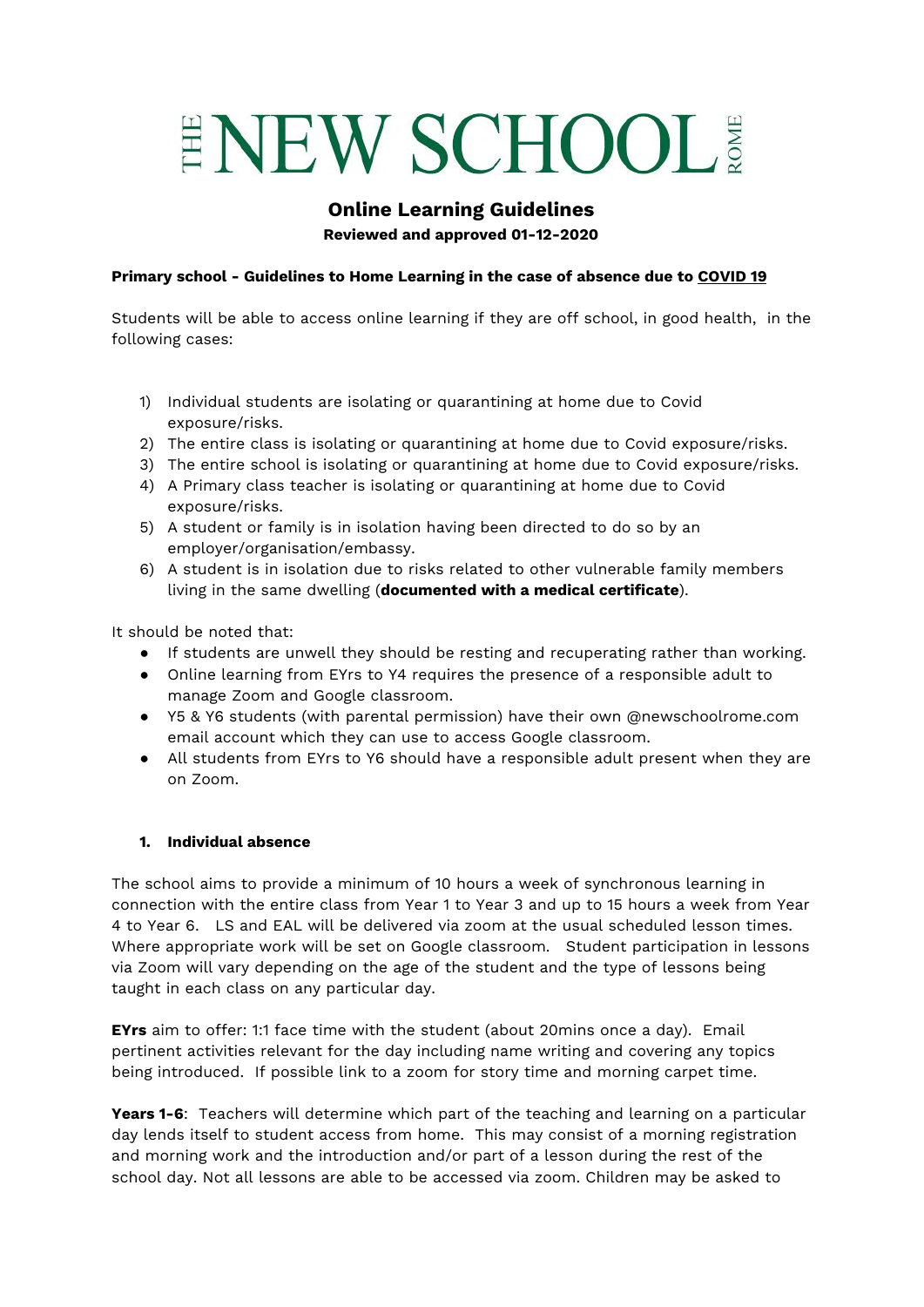complete an independent activity where appropriate, either following a zoom lesson or in place of this. Where possible and appropriate, worksheets or lesson activity suggestions will be sent home via google classroom. Zoom links will be posted in Google Classroom.

## **2. Entire class absence**

Teachers will use the timetable as established in **[March-June](https://docs.google.com/document/d/1y2gOfJ53VrLLYKzH11_2YlGIg2mCUAqV7Skfealm0CM/edit?usp=sharing) 2020** as a basis for their teaching. E.g. 3 live contact points a day. Teachers can determine the timing of these. In conjunction with class teachers, specialist teachers are free to decide how to offer support and the most appropriate method to do so.

## **3. Entire school closure**

The school will use the timetable as established in **[March-June](https://docs.google.com/document/d/1y2gOfJ53VrLLYKzH11_2YlGIg2mCUAqV7Skfealm0CM/edit?usp=sharing) 2020** as a basis for online teaching. E.g. 3 live contact points a day. Teachers can determine the timing of these. Support lessons and assemblies will also take place.

## 4. **Primary staff absence**

In the event that a member of the primary staff is required to self isolate due to Covid risk/exposure but they are feeling well in themselves they will be asked to provide cover work and will liaise daily with the cover teacher. In addition, if they wish to teach some parts of the day live via zoom they can do so in concert with the cover teacher. If teachers are unwell then they are asked to send work in as normal and a cover teacher will be used.